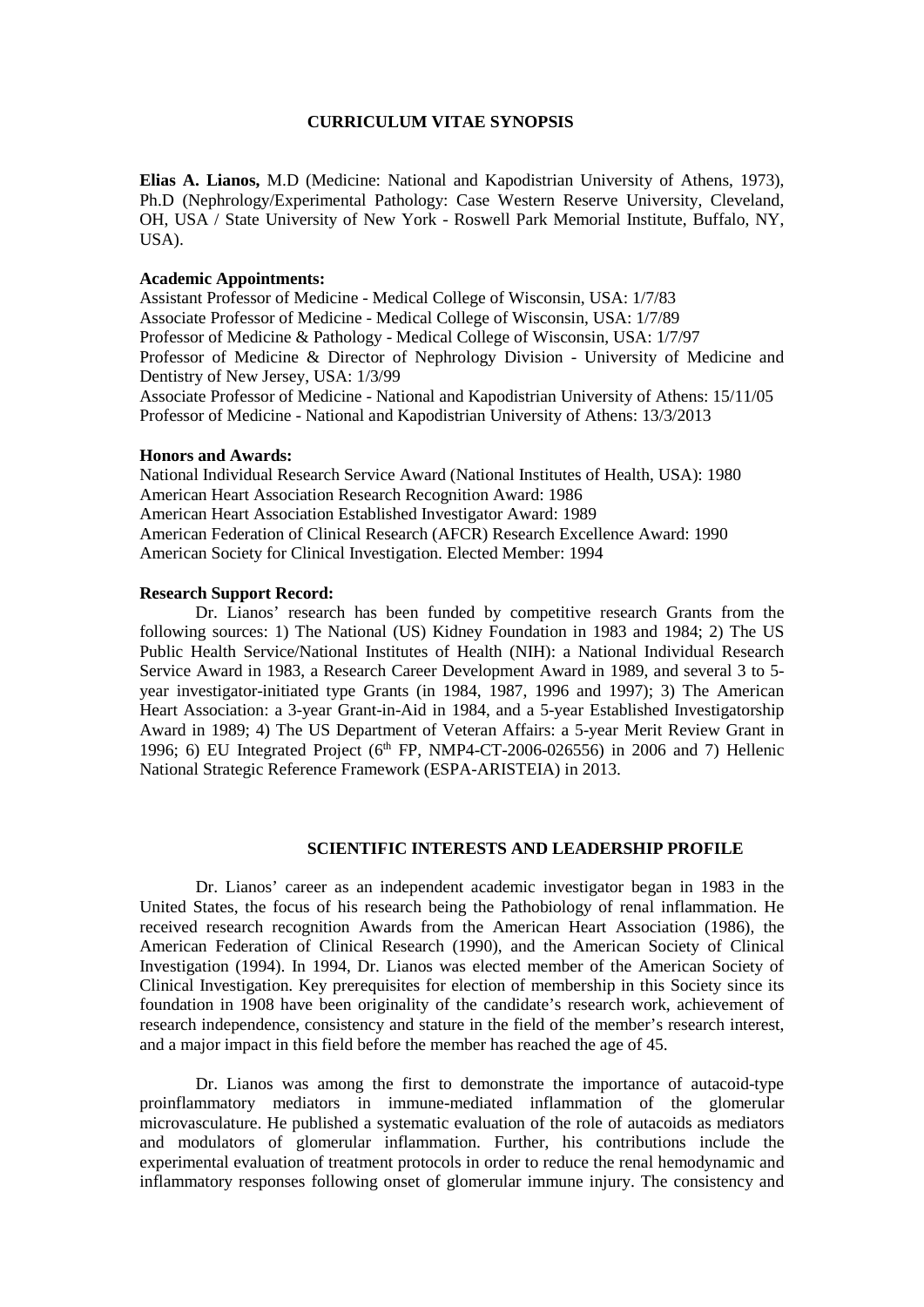impact of these contributions is reinforced by publications in widely circulated, high impact factor Journals such the *Journal of Clinical Investigation*, the *Journal of Biological Chemistry,* the *Journal of the American Society of Nephrology,* the *Proceedings of the Society of Experimental Biology and Medicine, Kidney international, e.t.c.* The observations made have stimulated larger scale trials in the treatment of human immune-mediated glomerular disease. Specifically, his observations have provided the impetus for clinical and experimental studies to be undertaken by other investigators in order to assess the effect of autacoid synthesis inhibition in patients with glomerulonephritis. Such studies have appeared in Journals including: J. Clin. Invest 76: 1011-1018, 1985; N. Engl. J. Med 320: 421-425, 1989; Lancet 1017-1018, 1984; Kidney Int 32: 7000, 1987, e.t.c.

As an academic Nephrologist, Dr. Lianos has had a recurring role in Annual meetings of the American Society of Nephrology in which he served as a reviewer or Scientific Session Chairman (1986, 1987, 1989, 1990, 1993), a role as a reviewer in peer-reviewed Journals (*Journal of Clinical Investigation, American Journal of Physiology, Journal of the American Society of Nephrology, Kidney International, e.t.c*) and in Editorial Boards (*Kidney International*), and a role in peer-review study sections of funding agencies (National Institutes of Health (NIH), USA: 1986, 1988, 1989, 2005, 2006; USA Veteran's Affairs Scientific Merit Review Service: 1987, 1990, 1993, 1994, 1996, 1997; National (USA) Kidney Foundation: 1986, 1988, 1989, 1990; The Kidney Foundation of Canada: 1989 and the Science Foundation of Israel: 1996).

Dr. Lianos has lectured in a number of prominent Academic Institutions including I.N.S.E.R.M-Hopital Tenon, St. John's College, (Cambrigde University, UK), and has mentored young scientists at the post-doctoral level. Scientists who have pursued successful academic careers are cited (Anthony Zanglis: Associate Director of Nuclear Medicine Department, St. Sabba Hospital, Athens, Greece; Joaquin Garcia-Estan: Professor of Physiology and Dean of the School of Medicine, Murcia, Spain; Barbara Bresnahan: Associate Professor of Medicine, Medical College of Wisconsin, USA; Cynthia Pan: Director of the Nephrology Division at Children's Hospital of the Medical College of Wisconsin, USA; ShengHua Wu: Professor of Pediatrics, Nanjing Medical University, P.R. China; Sevasti Koukouritaki: Research Scientist, Department of Pediatrics, Medical College of Wisconsin, USA; Prasun Datta: Assistant Professor, Department of Neuroscience, Temple University, Philadelphia, USA; Prasad Dhulipala: Senior Research Scientist, Amersham Corp. Piscataway, NJ, USA; Duann Pu: Assistant Professor, Department of Medicine, University of Medicine and Dentistry of New Jersey, USA).

In 1999, Dr. Lianos assumed Directorship of the Division of Nephrology at the University of Medicine and Dentistry of New Jersey, USA, where he continued his NIH and industry- funded research while increasing the research visibility of this Division by attracting competitive training and Scientist Development-type Grants from sources such as the National (USA) Kidney Foundation, the American Heart Association, and Industry (Dialysis Clinic Inc., Amgen Corp.) for trainees and young faculty of this Division.

In 2005, Dr. Lianos repatriated and joined the faculty of the University of Athens Medical School. In this University, he established a competitive research team hosted by the THORAX Foundation and has achieved research funding from various EU sources. He is currently a faculty member member of the 1<sup>st</sup> Intensive Care Clinic of the University of Athens School of Medicine located at "Evangelismos" Hospital.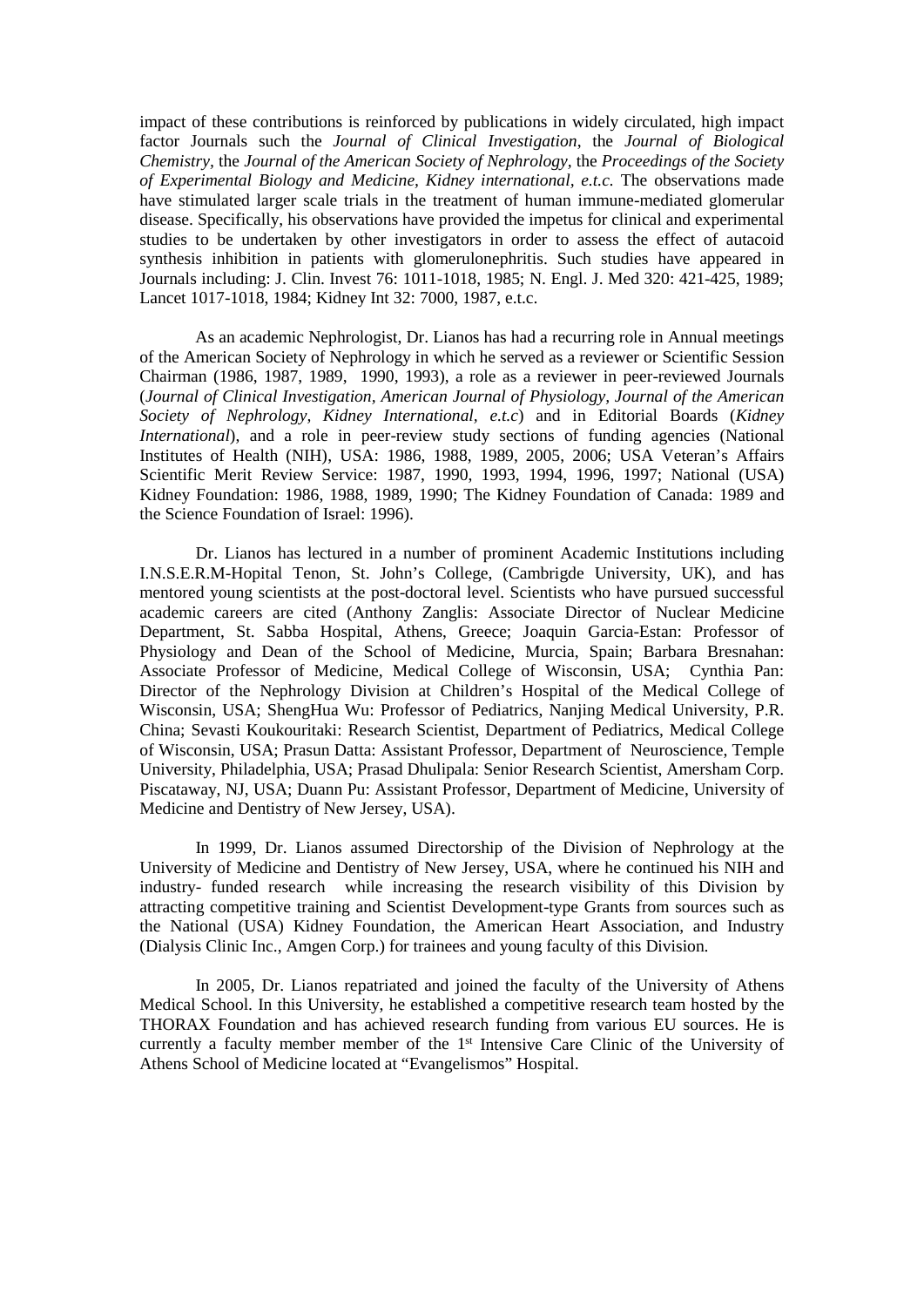## **Representative peer-reviewed Publications (from a total of total 87)**

**Lianos EA**, Andres G, Dunn MJ. Glomerular prostaglandin and thromboxane synthesis in rat nephrotoxic serum nephritis. Effects on renal hemodynamics. J. Clin. Invest. 74:1439-1448, 1983.

**Lianos EA**, Rahman MA, Dunn MJ. Glomerular arachidonate lipoxygenation in rat nephrotoxic serum nephritis. J. Clin. Invest. 76:1355-1359, 1985.

Goodwin JS, Atluru D, Sierakowski S and **Lianos EA**. Mechanisms of action of glucocorticosteroids: Inhibition of T cell proliferation and interleukin-2 production by hydrocortisone is reversed by leukotriene B4. J. Clin. Invest. 77:1244-1250, 1986.

**Lianos EA** and Zanglis A. Biosynthesis and metabolism of 1-0-alkyl-2-acetyl-sn-glycero-3 phosphocholine in rat glomerular mesangial cell. J. Biol. Chem. 262:8990-8993, 1987.

**Lianos EA.** Synthesis of hydroxyeicosatetraenoic acids and leukotrienes in rat nephrotoxic serum glomerulonephritis: Role of anti-glomerular basement membrane antibody dose, complement and neutrophils. J. Clin. Invest. 82:427-435, 1988.

Behrens TW, Lum LG, **Lianos EA** and Goodwin JS. Lipoxygenase inhibitors enhance proliferation of human B cells. J. Immunol. 143:2285-2294, 1989.

**Lianos EA**, Bresnahan BA, Pan C. Mesangial cell immune injury: Synthesis, origin and role of eicosanoids. J. Clin. Invest. 88(2): 623-631, 1991.

Bresnahan BA, Wu S-H, Fenoy FJ, Roman R, **Lianos EA**. Mesangial cell immune injury: Hemodynamic role of leukocyte and platelet-derived eicosanoids. J. Clin. Invest. 90:2304- 2312, 1992.

Katoh T, **Lianos EA**, Fukunaga M, Takahashi K, Badr KF. Leukotriene D4 is a mediator of proteinuria and glomerular hemodynamic abnormalities in Passive Heymann Nephritis. J. Clin. Invest. 91:1507-1515, 1993.

Bresnahan BA, LeBreton GC, **Lianos EA**. Localization of authentic thromboxane A2/prostaglandin H2 receptor in the rat kidney. Kidney Int. 49:1207-1213, 1996.

Bokemeyer D, Gugleilmi KE, McGinty A, Sorokin A, **Lianos EA**, Dunn MJ: Activation of extracellular signal-regulated kinase in proliferative glomerulonephritis. J. Clin. Invest. 100 (3): 582-588, 1997.

**Lianos EA**, Guglielmi KE, Sharma M: Regulatory interactions between inducible nitric oxide synthase and eicosanoids in glomerular immune injury. Kidney Int. 53(3): 645-653, 1998.

Datta PK, Koukouritaki S., Hopp K A, **Lianos EA**. Heme Oxygenase –1 (HO –1) induction attenuates inducible nitric oxide synthase (iNOS) expression and proteinuria in glomerulonephritis. J. Am. Soc. Neprhol. 10:2540-2550, 1999.

Sharma M, McCarthy ET, Savin VJ, **Lianos EA**. Nitric oxide preserves glomerular protein permeability barrier by antagonizing superoxide. Kidney Int. 68(6):2735-2744, 2005.